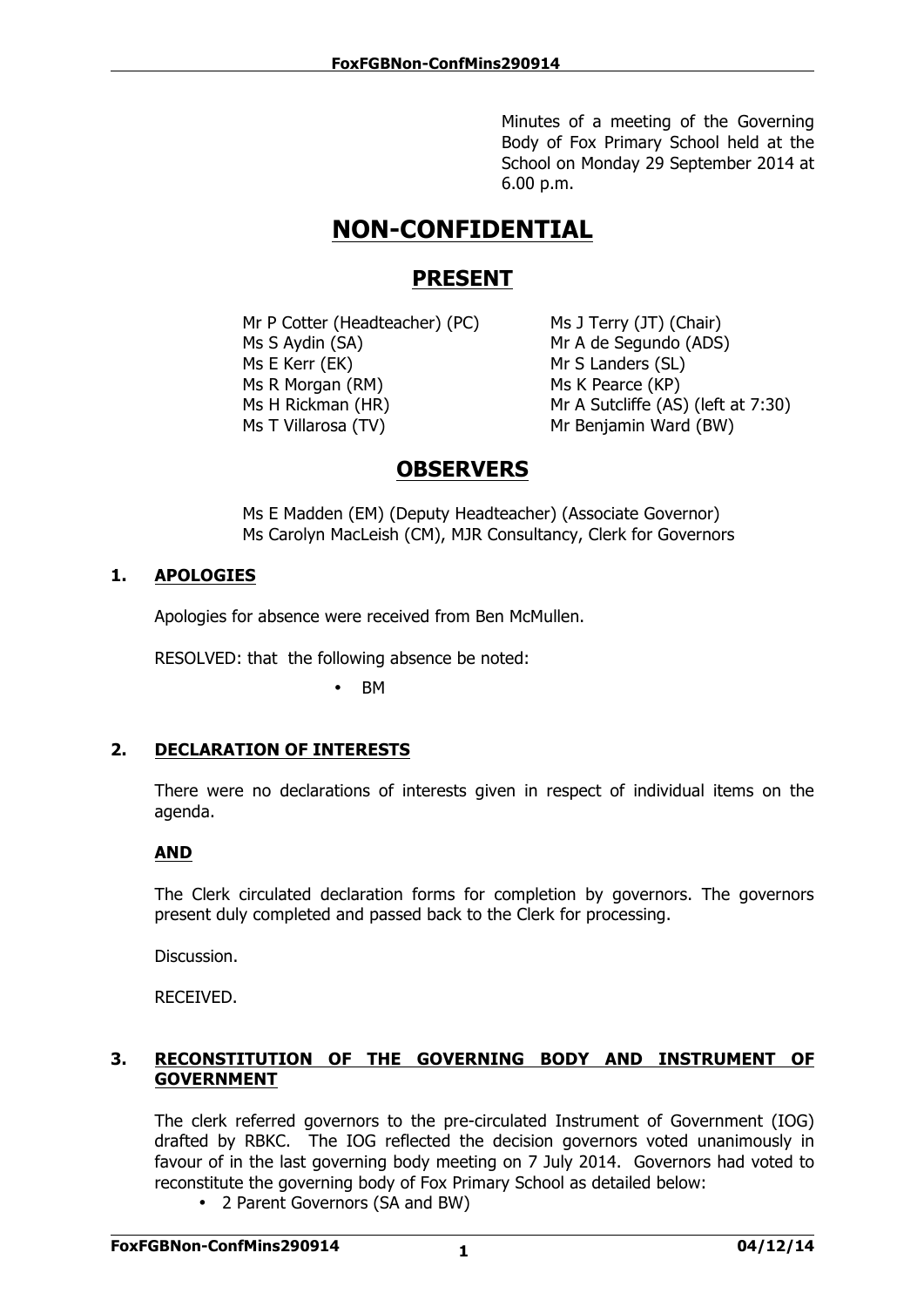- 1 Local Authority Governor (ADS)
- 1 Staff Governor (HR)
- 1 Headteacher Ex Officio (PC)
- 8 Co-Opted Governors (to be appointed)

SA, BW, ADS, HR and PC voted unanimously to approve the new IOG for the governing body of Fox Primary School.

Discussion.

RESOLVED: that a) that the governing body approved the Instrument of Government drafted by RBKC for Fox Primary School's governing body, which came into affect on 29 September 2014. (unam)

#### **4. ELECTION OF CO-OPTED GOVERNORS**

PC and ADS nominated and seconded the governors below for the vacant Co-Opted Governor Posts. The candidates gave a short synopsis of their skills and governors voted on their individual candidatures.

Jodie Terry – "Accountant, worked for fifteen years in business and banking with a particular interest in the application of 'plain English'. Currently writing as well as working on the development of several start up businesses. Parent to two children at Fox and one at Holland Park." Elected unanimously.

Sean Landers – Professional involved in business and finance for the last 25 years. Ran own business in the USA for seven years. Two children attending the School and one attending Holland Park. – Elected unanimously.

Kezia Pearce – Architect for many years, trustee board member for a LA nursery. Four children. Three children attending the School and 1 at Holland Park – Elected unanimously.

Emily Kerr – Strategy Consultant with corporate and PR experiences. Member of the local community in West London. – Elected unanimously.

Andrew Sutcliffe – Practising barrister and part time judge. Member of a local housing association committee for overseas students and a keen beekeeper. – Elected unanimously.

Tina Villarosa – Practising barrister. Sits on pupil appeal panels for the LA. Two children at university. – Elected unanimously.

Ros Morgan – Assistant Headteacher at the School. Been with the School for 11 years. Interested and involved in current education debate and research. Long-standing relationships with staff, local community and parents. – Elected unanimously.

JT advised governors that she had spoken with Shane Saleem and she had decided not to stand for another term of office and had asked that her thanks and best wishes be extended to the School and the governing body.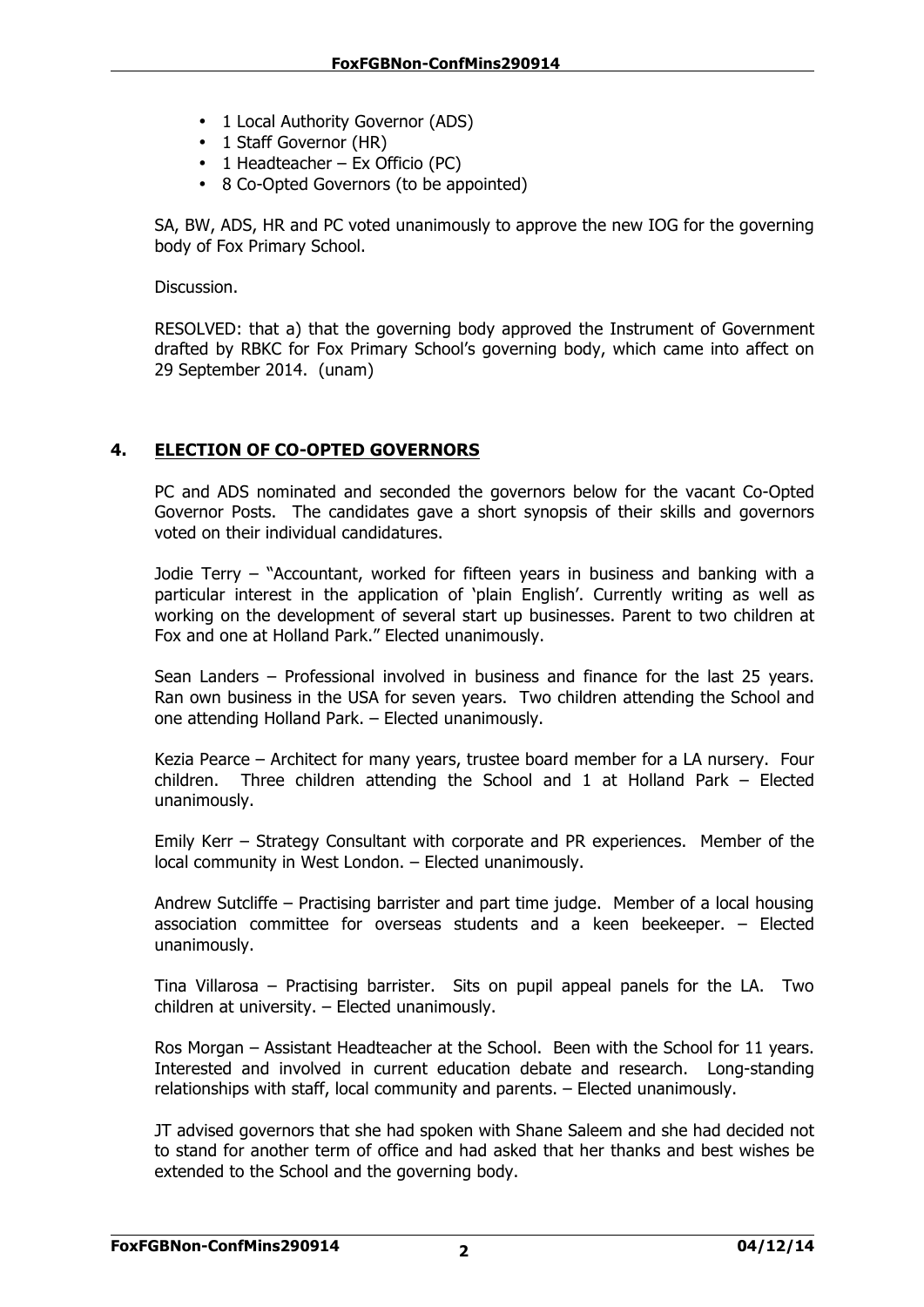Governors asked that it be formally noted for the record that they wished to thank Ms Saleem for her years of service to the School.

Discussion.

RESOLVED: that a) Jodie Terry be appointed a Co-Opted governor of the newly reconstituted governing body of Fox Primary School; (unam)

- b) Sean Landers be appointed a Co-Opted governor of the newly reconstituted governing body of Fox Primary School; (unam)
- c) Kezia Pearce be appointed a Co-Opted governor of the newly reconstituted governing body of Fox Primary School; (unam)
- d) Emily Kerr be appointed a Co-Opted governor of the newly reconstituted governing body of Fox Primary School; (unam)
- e) Andrew Sutcliffe be appointed a Co-Opted governor of the newly reconstituted governing body of Fox Primary School; (unam)
- f) Tina Villarosa be appointed a Co-Opted governor of the newly reconstituted governing body of Fox Primary School; (unam)
- g) Ros Morgan be appointed a Co-Opted governor of the newly reconstituted governing body of Fox Primary School. (unam)

#### **5. ELECTION OF CHAIR AND VICE-CHAIR OF GOVERNORS**

The clerk reminded governors that the current terms of office for the positions of Chair of Governors and Vice-Chair of Governors had expired on 28 September 2014.

Discussion.

- RESOLVED: that a) Ms J Terry be elected the Chair of the Governing Body of Fox Primary School (unam.);
	- b) Mr Sutcliffe be elected the Vice-Chair of the Governing Body of Fox Primary School (unam.);
	- c) the terms of office for the position of both Chair of Governors and Vice-Chair of Governors extend to the day before the first ordinary governing body meeting of the Autumn Term 2015.

#### **6. MINUTES**

The minutes of the meeting held on 7 July 2014.

Discussion.

RESOLVED: that the minutes of the meeting held on 7 July 2014 be signed as a true record subject to the following amendment:

P5 Item 7 School Redevelopment Update, bullet point 2 to read "Children's services had found additional funding for the programme and the overall budget for the programme had been reduced by approximately 7%"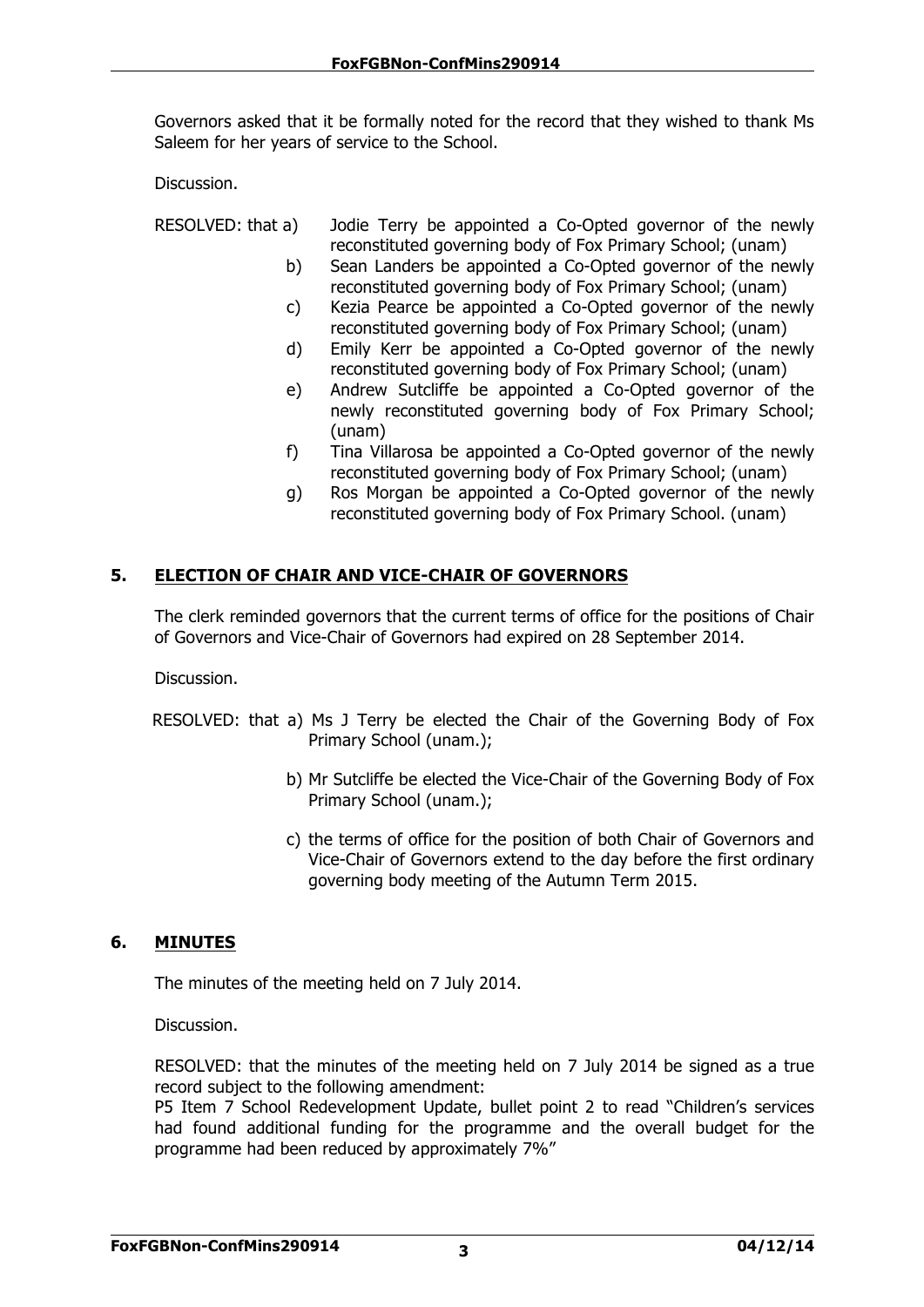#### **7. MATTERS ARISING FROM THE MINUTES**

#### **(Item 8 School Admissions)**

The clerk advised governors that if any governor had a vested interest in the item they should excuse themselves from the discussion. All governors stated that they did not have a vested interest.

EK recapped on her presentation from the last meeting and the following points were raised in discussion with governors:

- EK had reviewed the LA's Admissions reports produced by Wendy Anthony and unpicked the following key points:
	- the furthest non sibling pupil admitted in 2010 lived 500 metres away from the School and in 2014 this had been reduced to 97 metres;
	- the percentage of pupils currently on FSM's was very low and was currently 8%;
	- in 2009 three pupils in the year's Reception intake were siblings not living in the School's priority catchment area;
	- in 2014 eight pupils in the year's Reception intake were siblings not living in the School's priority catchment area;
	- there was a strong sense that more affluent parents were moving to the area and securing a place for one of their children, then moving out of the area and thus ensuring their other children would be offered sibling places at the School. The current system favoured more wealthy parents and disproportionately disadvantaged pupils from financially poorer backgrounds.
- EK advised that there were three options open to the School:
	- Random Allocation (Earliest possible date would be for September 2017).
	- Changes you the admissions code meant that schools could stipulate a minimum level of FSM. The LA was assessing whether to make this available to RBKC schools but early indication were that Councillors would not be in support of this option;
	- Reversal of the School's existing sibling policy;
	- Change the School's Priority area.
- several governors stated that they were unhappy with the idea of a Random Allocation as they felt it would be against the principles of a community school;
- in countenance of this point of view several other governors stated that the current admissions system limited diversity and equality of opportunity for potential pupils and favoured those from more affluent backgrounds;
- KP stated that she believed that once the School moved to a two form entry school in 2017 with larger class sizes the issues with admissions would be addressed naturally, by some parents electing for the smaller class sizes of the private sector;
- EK countered that she did not believe the change to two form entry would address the inequalities of the system however she agreed that given the proposed changes to the size of the School and its building it made sense for any changes to the admissions policy to be made for the cohort starting in September 2017;
- governors were advised that the LA were keen to change to the Random Allocation admissions policy. The policy would be available to all RBKC community schools (did not apply to faith schools). Cllr Will was particularly keen to ensure equality of opportunity for all children in the borough;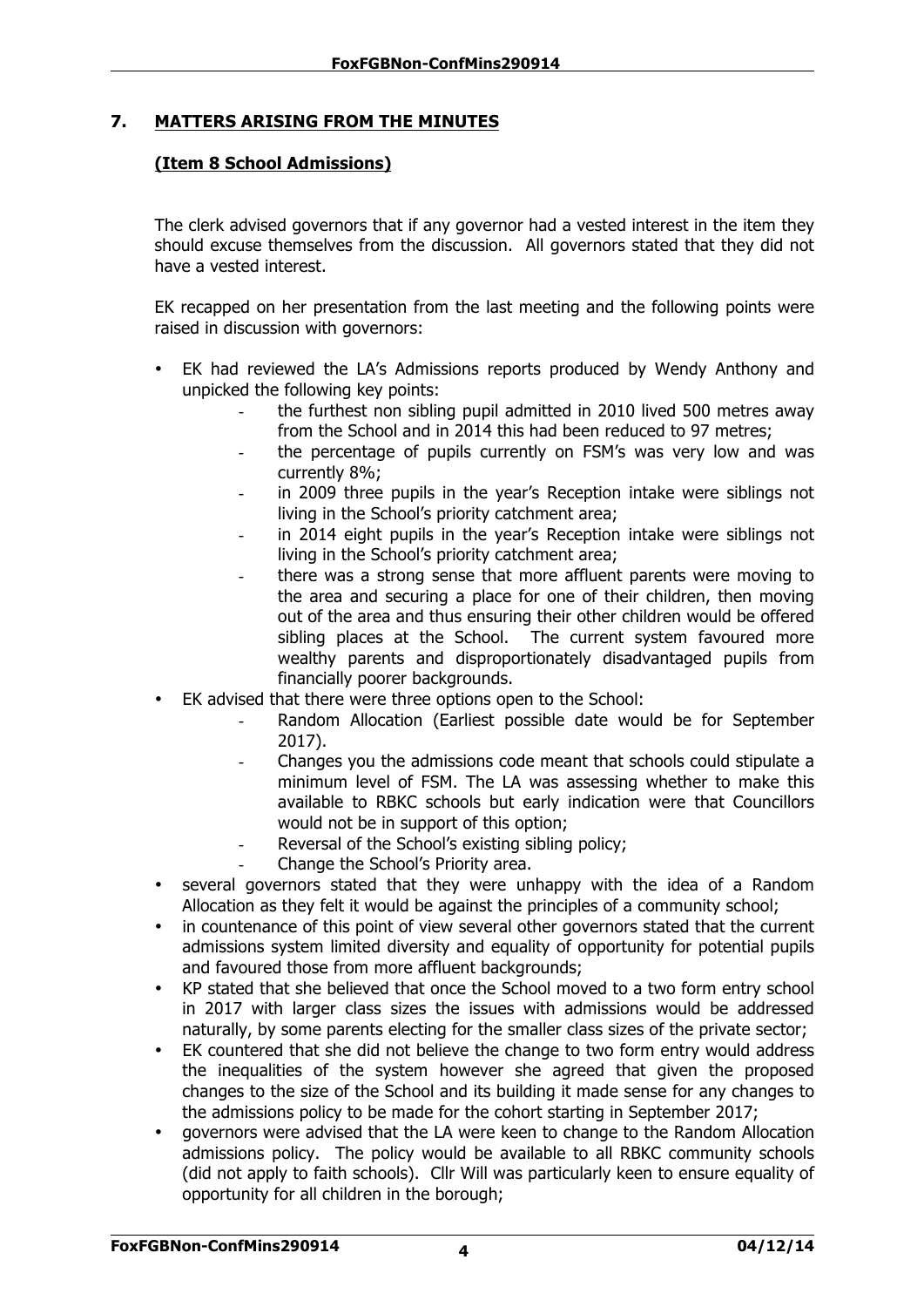- BW suggested that governors should send the Borough Admissions team a letter stating the governing body were strongly in favour of ensuring there was a larger percentage of the School's pupils on FSM, however due to the proposed changes to the School they would like to delay making any changes until September 2017. Governors agreed if the LA did not agree they would review other options;
- governors asked EK to re-circulate her presentation so they could review the data and think about potential solutions;
- EK agreed to draft the letter to the LA on behalf of governors;
- JT thanked and congratulated EK on her fantastic work and investigations into the School's possible options on admissions.

Discussion.

RESOLVED: that governors would write to the Borough admissions team expressing their wish for their admissions policy to remain as it is until the admissions process for the September 2017 intake. (unam)

#### **8. COMMITTEE MINUTES AND MATTERS ARISING FROM THE MINUTES**

#### **8.1 Curriculum Committee (24 September 2014)**

Minutes of the meeting were available on the governor's drive.

SA, Committee Chair, reported on the issues discussed at the meeting, namely:

- SA elected committee chair;
- Home School Agreement had been sent out to parents and had been signed by the School and pupils too. The feedback to date had been good;
- the committee went through the School's Safeguarding and Child Protection document. JT was appointed the designated governor for safeguarding issues;
- the committee reviewed and approved the Sex and Relationship Education Policy document;
- PC ran through the format of the new school reports and advised the committee that the feedback from parents had been positive;
- Lucy Green the School's SEND Co-Coordinator presented the New Code of Practice for SEND pupils. The committee was advised of the impact of the changes to the School as it had the highest number of SEND pupils in the LA;
- the committee had reviewed the terms and would present their final version at the next governing body meeting for ratification;
- Ms Hardisty the School's music teacher was currently on Maternity Leave. Mr Watkins was in charge of the admin for Music at the School at the present time;
- Mr McMullen and Ms Noy were in Shanghai learning about maths techniques for the School's Maths Hub programme;
- the next governors' curriculum visit would be at 5:00 p.m. before the next governing body meeting. The visit would focus on how teachers assess at Fox and governor would be sent more information by email.

#### **8.2 Finance Committee (25 September 2014)**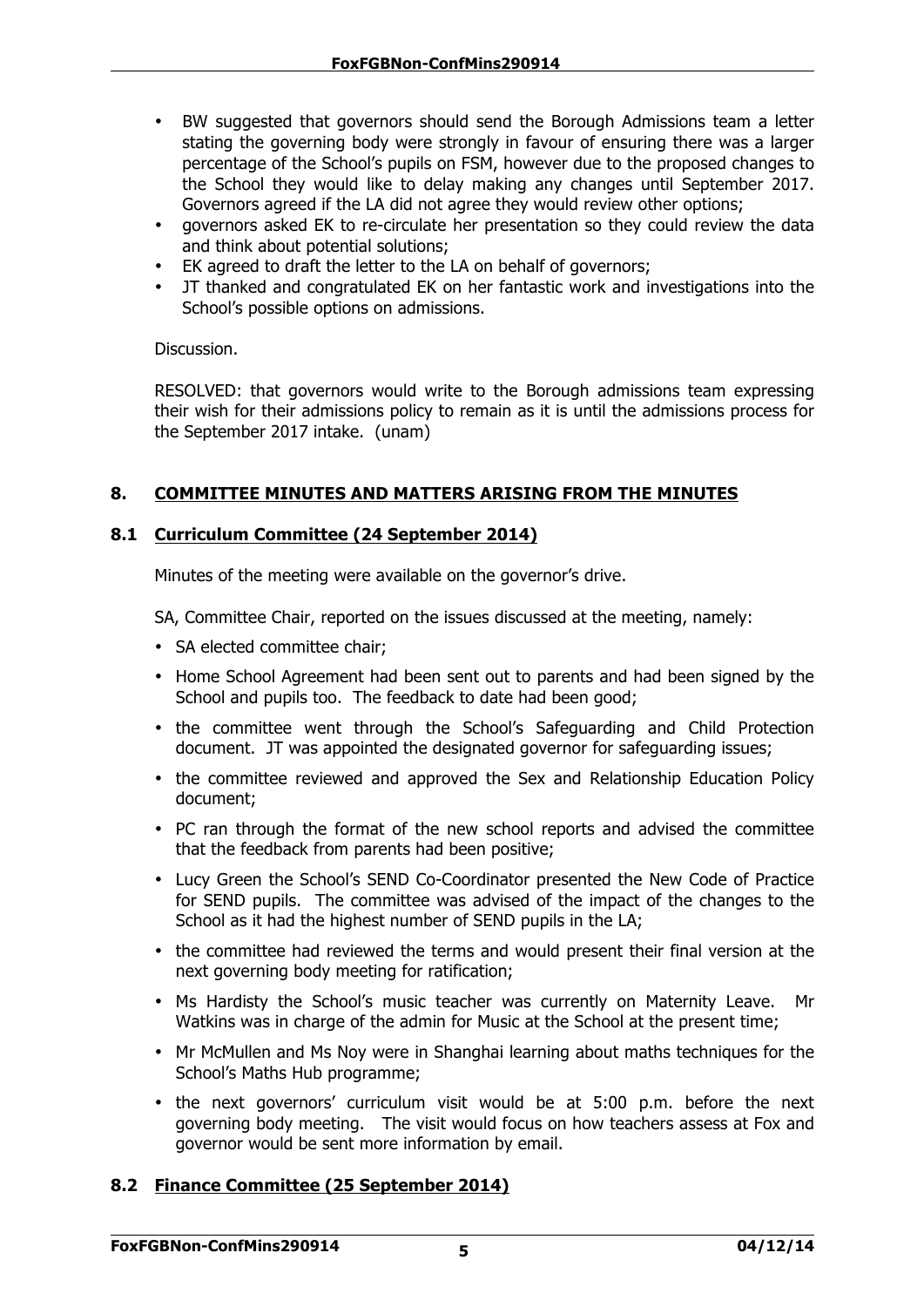JT, Committee Chair, reported on the issues discussed at the meeting, namely:

- the committee had reviewed the terms and would present their final version at the next governing body meeting for ratification;
- the committee reviewed the School's Charging Policy to take into account the wording related to staff accompanying SEND pupils on trips, BW was in the process of reviewing the statutory guidelines to voluntary contributions;
- the School's carry forward was anticipated to increase from the predicted £83,000 to £106,000. The School had received additional SEND funding, funding for the Maths Hub, Maternity Insurance payments and the Sports Grant funding;
- the committee reviewed the School's Asset Register;
- the new Playcentre rates were in place;
- the committee would receive an update on the effectiveness of the School's Solar panels.

#### **8.3 Premises Committee (24 September 2014)**

KP, Committee Chair, reported on the issues discussed at the meeting, namely:

- the committee reviewed the fire inspection report and were looking to appoint two fire marshals per floor. To date PC, EM and BM were fire marshals. The School would have weekly fire alarm testing;
- Michelle Mayadag had centralised the School's risk register for out door activities;
- the committee had reviewed the terms and would present their final version at the next governing body meeting for ratification;
- the committee had reviewed its policy list and moved some policies from its list to the Finance committee list;
- Harry Williams (Site Manager) would join the committee to give his daily, weekly and quarterly reports to the committee. He had no major issues to report;
- there were some of the School's fire doors, which were not compliant, and interim measures were being used . The School was in the process of obtaining quotes;
- the School were waiting to hear from the LA regarding fixing leaks in the School's roof;
- the School was currently rat free, bait was being laid out regularly but was not being eaten.

#### **8.4 HR Committee (25 September 2014)**

Minutes of the meeting held on were circulated and noted.

ADS, Committee Chair, reported on the issues discussed at the meeting, namely:

- the committee had reviewed the terms and would present their final version at the next governing body meeting for ratification;
- the revised School Pay Policy would be reviewed at the next committee meeting and the final version would be presented at the next governing body meeting for ratification;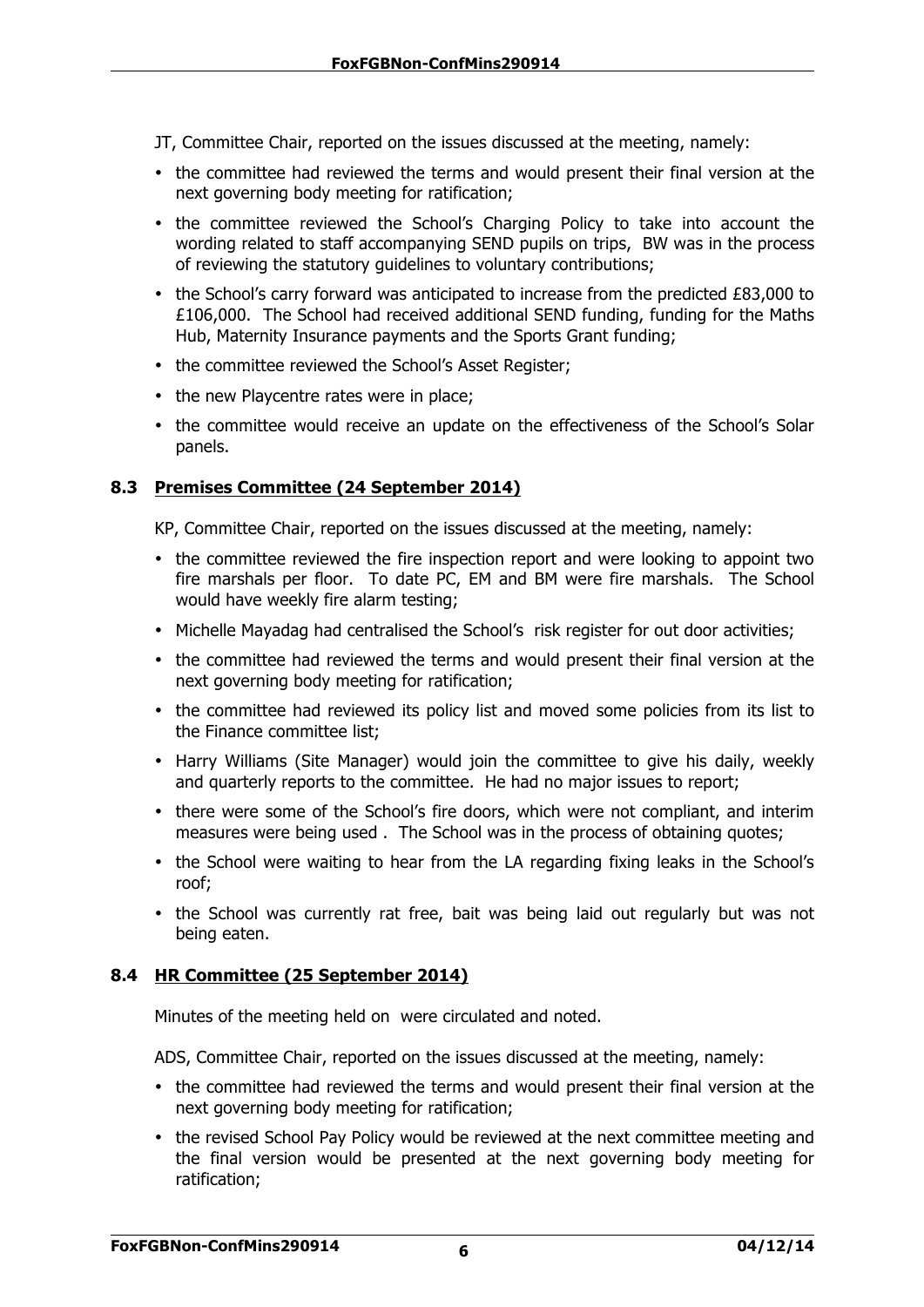- governors were advised to refresh their safer recruitment training online;
- the pay committee had reported approving an application for a teacher to progress on the UPR scale and approving the Headteacher's pay recommendations for staff. The Pay committee was made up of the following governors: ADS, JT and EK.

Discussion.

RECEIVED.

#### **8.5 Committee Memberships and Terms of Reference 2014-15**

Governors agreed that they were happy with their existing operating procedures and protocols

Discussion.

RESOLVED: that a) the following changes in committee memberships be approved:

- Premises and Curriculum: PC, KP (Premises Chair), SA (Curriculum Chair), HR, JT, EK, RM and Harry Williams (Premises Only).
- Finance and HR: PC, JT (Finance Chair), ADS (HR Chair), SL, BW, AS and TV
- b) committees be asked to review their terms of reference for the 2014-15 school year for presentation and endorsement at the next full governing body meeting;
- c) the following changes to link governor posts be made:
	- Community & Eco/Environment and Science: AS
	- DT & Art and Music: BW
	- EAL & PE: ADS
	- English & PSHE: JT
	- History & Geography and RE: SL
	- Computing & Mathematics: EK
	- MFL: TV
	- SEN: KP
	- EYFS: SA
- d) the following link governor visits were agreed for 2014-15:
	- Maths (EK) and Science (AS): Second Autumn GB Meeting
	- History, Geography and RE (SL): First Spring GB Meeting
	- PSHE and SMSC (JT) and MFL (TV): Second Spring GB Meeting
	- EYFS (SA) and PE (ADS): First Summer GB Meeting.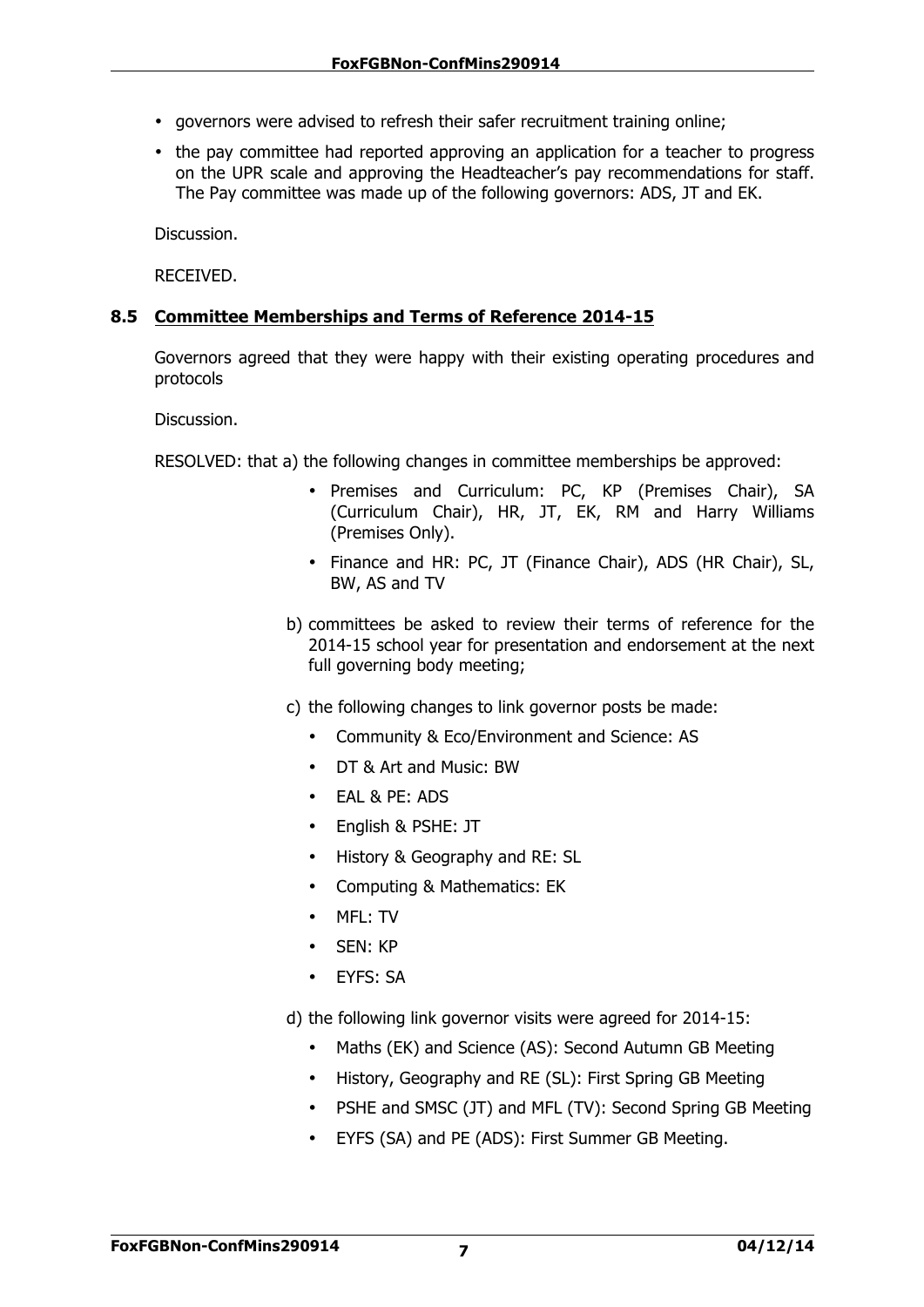#### **9. ANALYSIS OF SCHOOL'S RESULTS FOR 2013-14 AND SCHOOL IMPROVEMENT PLAN**

EM referred governors to her Whole School Attainment reports and highlighted the following points to governors:

- the School was awaiting the Raise Online data and the LA analysis of the School's results;
- pupils progress in Reception, the Y1 Phonics test, Y2 and Y6 was at least expected and for a large number of pupils exceeding expected levels;
- 64% of pupils achieved "expected" good level of development (GLD) in Reception across the three prime areas of learning;
- SIMS data showed that 100% of pupils in last year's Y6 had made more than two levels of progress between the end of KS1 and KS2;
- The SIP for this year was to achieve more L6's in Y6. The School would now be teaching the L6 curriculum in Reading partly to improve the number of pupils attaining L6 and to enrich the curriculum
- Pupil attainment at the end of Y2 was the highest it had ever been and there were no key action points;
- Y1 Phonics results had decreased slightly. There had been two statemented pupils in the year group. The School had identified two more pupils within the cohort who the School were applying for statements;
- the current Y2 had a higher level of SEND pupils and was a larger cohort than other years. Despite their SEND needs attainment was high and the School was not overly concerned and had the appropriate measures and intervention in place. Although the cohort had not performed as well in the Phonics test as the previous Y1 their results were still significantly above the national average by 10%. The School had also reviewed the test and had judged it to be significantly harder than the previous year;
- Reception the number of pupils achieving a GLD had improved significantly and a high proportion of pupils had attained "exceeding";
- the current Y5 had made less than the expected progress in writing compared to the national average and this included PP and non-PP pupils. The School had addressed low attainment and progress for the current Y5 pupils in the SIP and had broadened the texts taught in Y4 to try to avoid the same dip this year. Additionally the SIP was also targeting some of the Y5 pupils in Maths. Governors were advised that there were three statements in the year and one pending;
- the current Y6 were on track to attain their targets. The current Y6 in Y4 had eight pupils who had not been on track and by the end of Y5 they had all been assessed as being on track;
- staff recruitment and training in relation to the SIP:
	- one new experienced teacher
	- recruited two new lead teachers in English and Maths
- the School was changing the way teachers were using their class data for this term and were holding regular pupil progress meetings;
- all teachers were set three objective targets for the year and teachers were provided with feedback to help them move their practice from "good to outstanding";
- the key headline for attainment across the School is the majority of pupils were attaining and progressing above the expected level of attainment for the majority of year groups excluding Y5 (which was being addressed);
- governors had received the latest SIP for 2014-15, which had been drafted using the data analysis presented.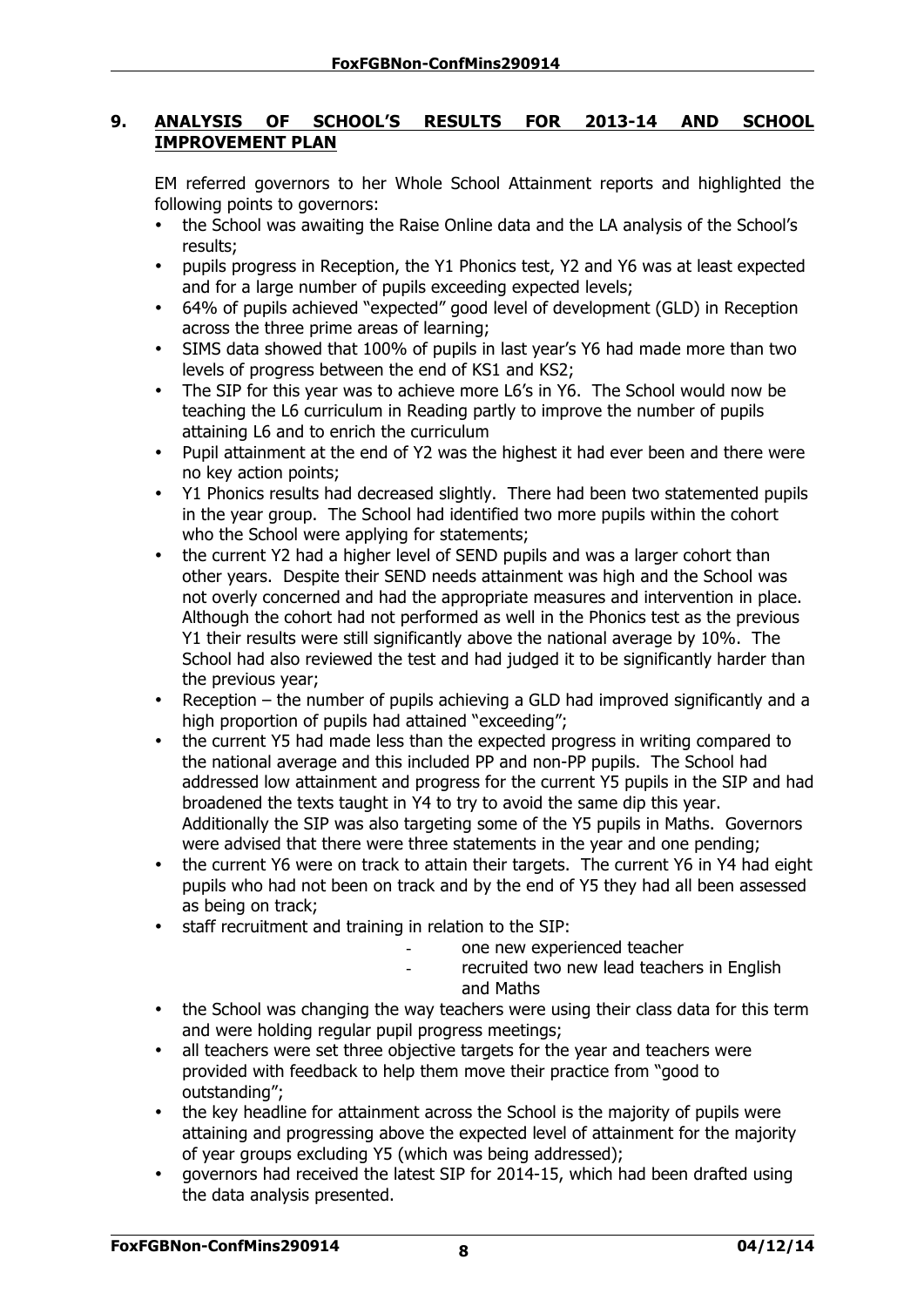Governors thanked EM for her presentation and raised the following points in discussion:

- EM responded to governor's questions about the L6 Reading assessments. She advised that the paper was notoriously difficult and that pupils who had been assessed by their teacher as L6 did not achieve L6. The School hoped by teaching the L6 curriculum more pupils would be successful in the L6 paper and it would also raise the number of pupils achieving L5. She concluded that only three pupils across the whole of the LA were successful in the L6 Reading assessment;
- governors had a general discussion about how they could facilitate monitoring the progress of the actions detailed in the SIP. PC asked governors when carrying out their link governor visits to look at the changes made from the new curriculum. EM advised that the School would share with governors what success should look like so they could focus their link governor visits. EM agreed to report on the expectations of the School for a subject leader at the next meeting;
- governors had agreed earlier in the meeting to having two link governor reports at each governing body meeting (item 6.5);
- governors agreed to approve the current SIP 2014-15 and to review it the first spring term governing body meeting.
- governors congratulated EM and PC and the whole School staff on another fantastic year for 2013-14.

Discussion.

RESOLVED: that governors voted unanimously to approve the SIP 2014-15 as presented by EM. (unam)

#### **10. FEDERATION WITH ASHBURNHAM PRIMARY SCHOOL**

BW and JT reported meeting with Sue Harris and Jonathan Heawood from Ashburnham Primary School. BW and JT asked governors to approve that they work with the Ashburnham governors as a working group to produce a report on the federation of both schools for the next governing body meeting in November.

Discussion.

RESOLVED: that the governors voted unanimously to approve JT and BW forming a working group with Sue Harris and Jonathan Heawood from Ashburnham Primary School to produce a report on a proposed federation between the two school.

#### **11. SCHOOL REDEVELOPMENT PROGRAMME**

KP reported that the School was due to meet with the LA tomorrow to discuss the programme. Governors were advised that the work would not be starting in October as previously advised. The planning application to remove the bank had been withdrawn as it was judged that the planning office would find it difficult to assess it positively without seeing the plan for the building that would replace it. So there would now be a combined application for both the removal of the bank and the new building that would take its place.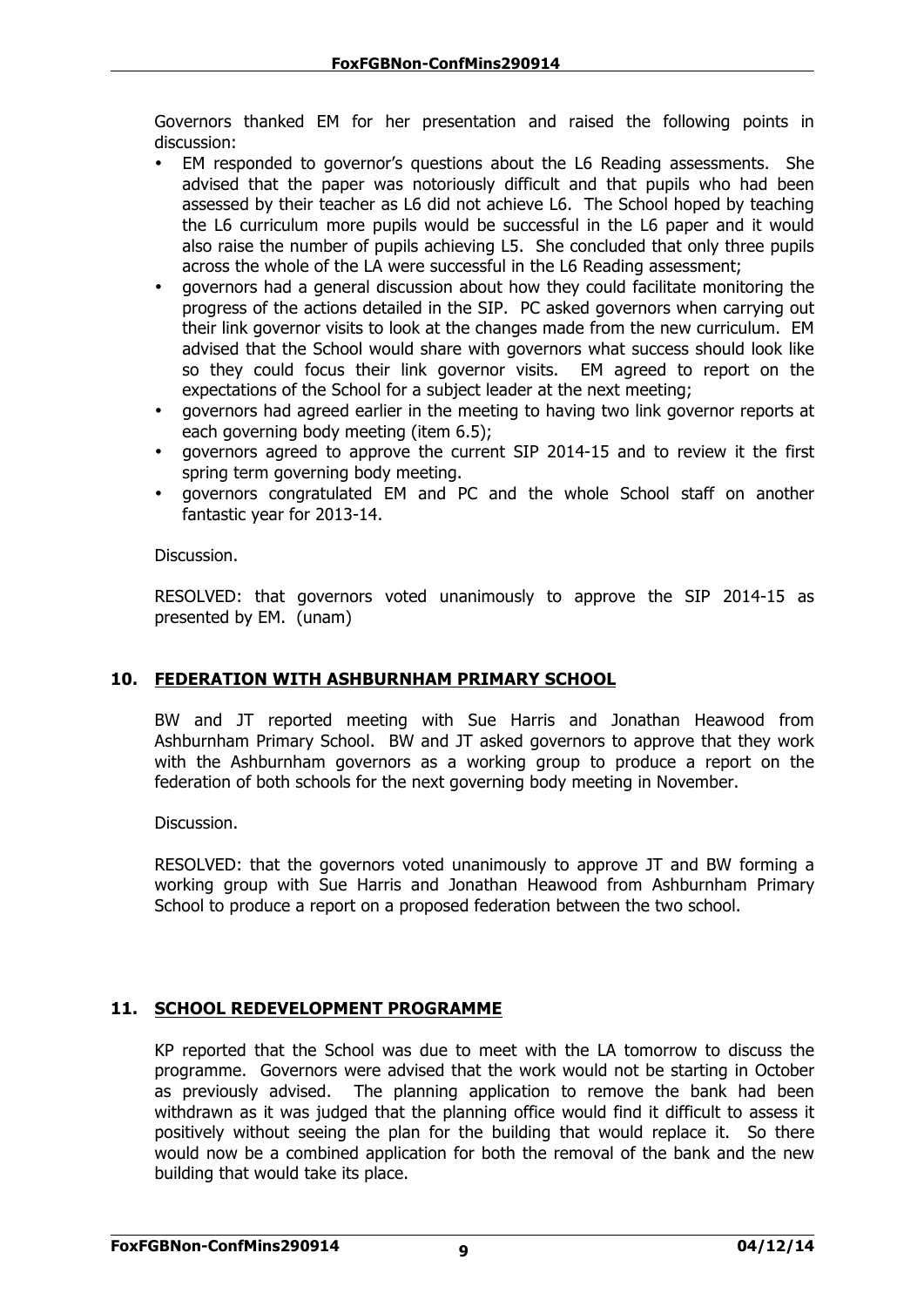Discussion.

RECEIVED.

#### **12. PAY POLICY**

JT advised governors that this would be reviewed in the next Finance meeting and presented at the next FGB in November for approval.

Discussion.

RECEIVED.

#### **13. GOVERNING BODY**

#### **A) Governor Appointments or Leavers**

Libby Stevenson, Staff Governor, Resigned, 7 July 2014 Deborah Godfrey, Community Governor, Resigned, 7 July 2014 Shane Saleem, Community Governor, Resigned 29 September 2014

#### **B) Current Governor Vacancies**

1 Co-Opted Governor. Governors agreed to put the recruitment of this post on hold due to the School's discussion with Ashburnham Primary School on Federation.

#### **C) Governors' Terms of Office**

No governors' terms of office due to end in the next three months.

#### **D) Report by Clerk on Governor Non-Attendance**

No issues to report. Governors discussed their attendance policy and agreed that under the newly constituted governing body no absences would be consented to unless under exceptional circumstances. Absences would be noted and this would ensure that if there were issues with attendance they could be dealt with swiftly.

#### **E) Governor Reports and Visits**

The following governor visits were reported/recorded:

- a) JT reported attending the International Evening and praised RM for the organisation and the success of the evening.
- b) Governors thanked the FSA and in particular Shy Robson for raising £17,000.
- c) ADS reported attending the mindfulness sessions and parent workshops and congratulated the School on their success.

Discussion.

RESOLVED: that the governing body voted unanimously to adopt an absence policy that apologies at Full Governing Body meetings would be noted only unless approved by the Full Governing Body for exceptional circumstances.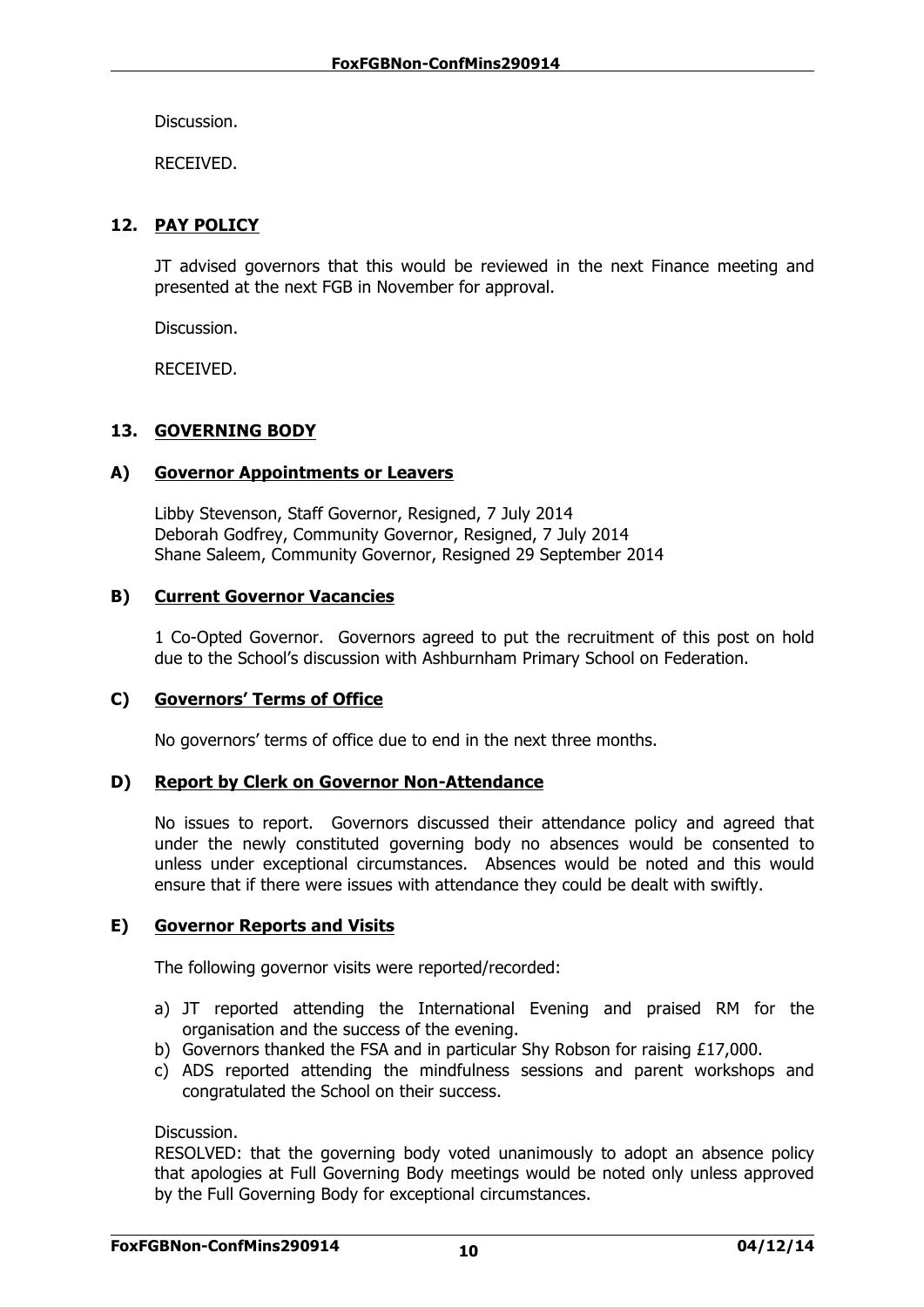#### **14. CHAIR'S ACTION**

None since the last meeting.

#### **15. DATES OF FUTURE GOVERNOR AND COMMITTEE MEETINGS**

Discussion.

RESOLVED: that the next round of governors' meetings be held as follows:

- Second Autumn Term Meeting Monday 24 November 2014 at 6:00 p.m.
- First Spring Term Meeting Monday  $2^{nd}$  February 2015 at 6:00 p.m.
- Second Spring Term Meeting Monday 23<sup>rd</sup> March 2015 at 6:00 p.m.
- First Summer Term Meeting Wednesday 20<sup>th</sup> May 2015 at 6:00 p.m.
- Second Summer Term Meeting Monday  $6<sup>th</sup>$  July 2015 at 6:00 p.m.

#### **16. ITEMS FOR FUTURE ACTION OR MEETINGS**

Discussion.

RESOLVED: that the following issues be future agenda items:

| <b>Item</b>                                                   | <b>Suggested By</b> | <b>For Meeting</b>                      |
|---------------------------------------------------------------|---------------------|-----------------------------------------|
| Committee<br>of<br><b>Terms</b><br>Reference                  | Governing body      | 24 November 2014                        |
| <b>Admissions Policy</b><br>$\bullet$                         | Governing body      | First Autumn Term GB<br>meeting 2015    |
| Pay Policy 2014-15                                            | Governing body      | 24 November 2014                        |
| Maths (EK) and Science (AS)                                   | Governing body      | 24 November 2014                        |
| History, Geography and RE<br>$\bullet$<br>(SL)                | Governing body      | <b>GB</b><br>First Spring<br>Meeting    |
| PSHE and SMSC (JT) and<br>MFL (TV)                            | Governing body      | <b>GB</b><br>Second Spring<br>Meeting   |
| EYFS (SA) and PE (ADS)                                        | Governing body      | <b>GB</b><br>First<br>Summer<br>Meeting |
| School's Expectations<br>of<br>$\bullet$<br>Subject Leads     | Governing body      | 24 November 2014                        |
| Review of the SIP<br>$\bullet$                                | Governing body      | <b>GB</b><br>First<br>Spring<br>Meeting |
| Report by Ashburnham<br>$\bullet$<br>Federation Working Group | Governing body      | 24 November 2014                        |
| School Redevelopment<br>٠<br>Programme                        | Governing body      | 24 November 2014                        |